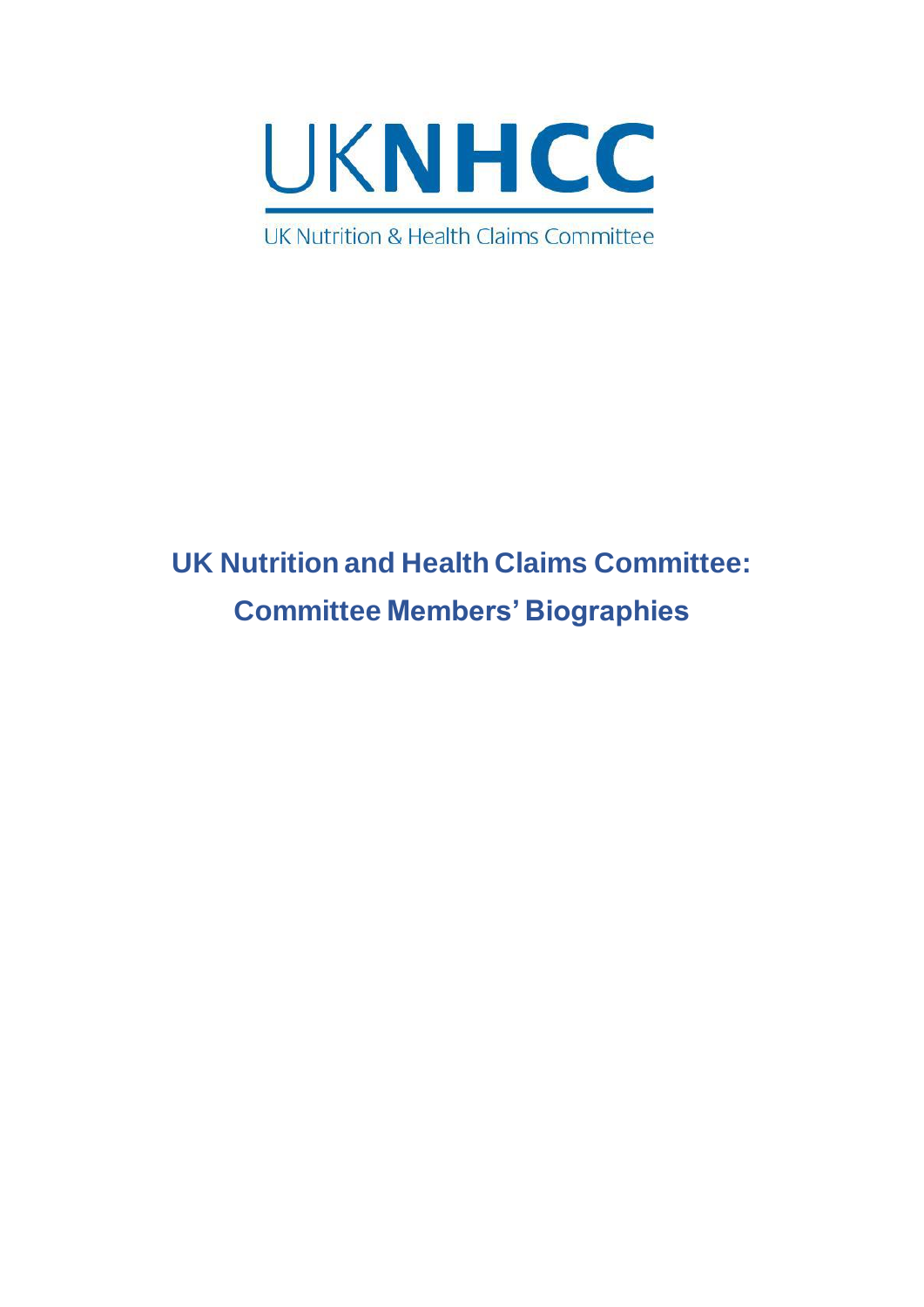# **Professor Sue Fairweather-Tait (Chair)**

Professor of Human Nutrition, Norwich Medical School, the University of East Anglia. Her main research interests are mineral metabolism and requirements, in particular iron, and she has published extensively in this field. She has served on a number of national and international advisory committees, including the Committee on Medical Aspects of Food and Nutrition Policy (COMA) Panel on Dietary Reference Values (DRV), the Scientific Advisory Committee on Nutrition (SACN) Iron Working Group, the European Food Safety Authority (EFSA) Panel on Nutrition, Novel Foods and Food Allergens (NDA), the EFSA Health Claims Working Group, and the US National Academy of Sciences) (NAS) Committee on Harmonization of Methods for Estimating Nutrient Intake References. She is currently a member of the UK Food Standards Agency (FSA) Advisory Committee on Novel Foods and Processes (ACNFP) (2020 to 2023), the Scientific Advisory Committee on Nutrition (SACN) (2021 to 2023), the Scientific Advisory Group for the New Nordic Nutrition Recommendations (2019 to 2022), the Technical Advisory Group for Global Anaemia Exemplars funded by the Gates Foundation (2020 to 2022), the Big C Research Advisory Panel, and chair of the Food and Agriculture Organization (FAO)/World Health Organization (WHO) expert group on nutrient requirements for children aged 0 to 36 months. She was elected a Fellow of the American Society for Nutrition in 2017 and an Honorary Fellow of the UK Nutrition Society in 2021.

# **Dr Robert Boyle**

Clinical Reader in Paediatric Allergy at Imperial College London, and Associate Professor of Evidence-Based Dermatology at the University of Nottingham. His clinical trial and evidence synthesis work investigates ways to prevent the development of allergic conditions, using nutritional and non-nutritional interventions during pregnancy or the first year of life, and research integrity in the field of infant nutrition. He works for Cochrane as Senior Editor of the Children and Families Network and Joint Coordinating Editor of Cochrane Skin.

## **Professor Judy Buttriss**

Chair of Trustees of the Academy of Nutrition Sciences (ANS). She is a public health nutritionist, specialising in nutrition science communication and provision of targeted advice on the application of science to underpin nutrition strategies. She was Science Director (1998 to 2007) and then Director General (2007 to 2021) of the British Nutrition Foundation (BNF). She is a Visiting Professor at the University of Surrey. In 2018 she was awarded an Honorary Fellowship by the Nutrition Society (NS) and is a Fellow and past trustee of the Association for Nutrition (AfN). Since 2019 she has been a Trustee of the ANS, and in October 2021 she became Chair. She is a member of the Strategic Advisory Board of the UK's Global Food Security Programme and has contributed to the work of a number of government committees, most recently the Family Food Survey user group and committees concerning nutrient profiling, school food standards and the Eatwell Guide. She chairs the Steering group for the Biotechnology and Biological Sciences Research Council's (BBSRC) Diet and Health Research Industry Club (DRINC) funding programme and is a member of the Medical Research Council's (MRC) UK Nutrition Research Partnership committee. She has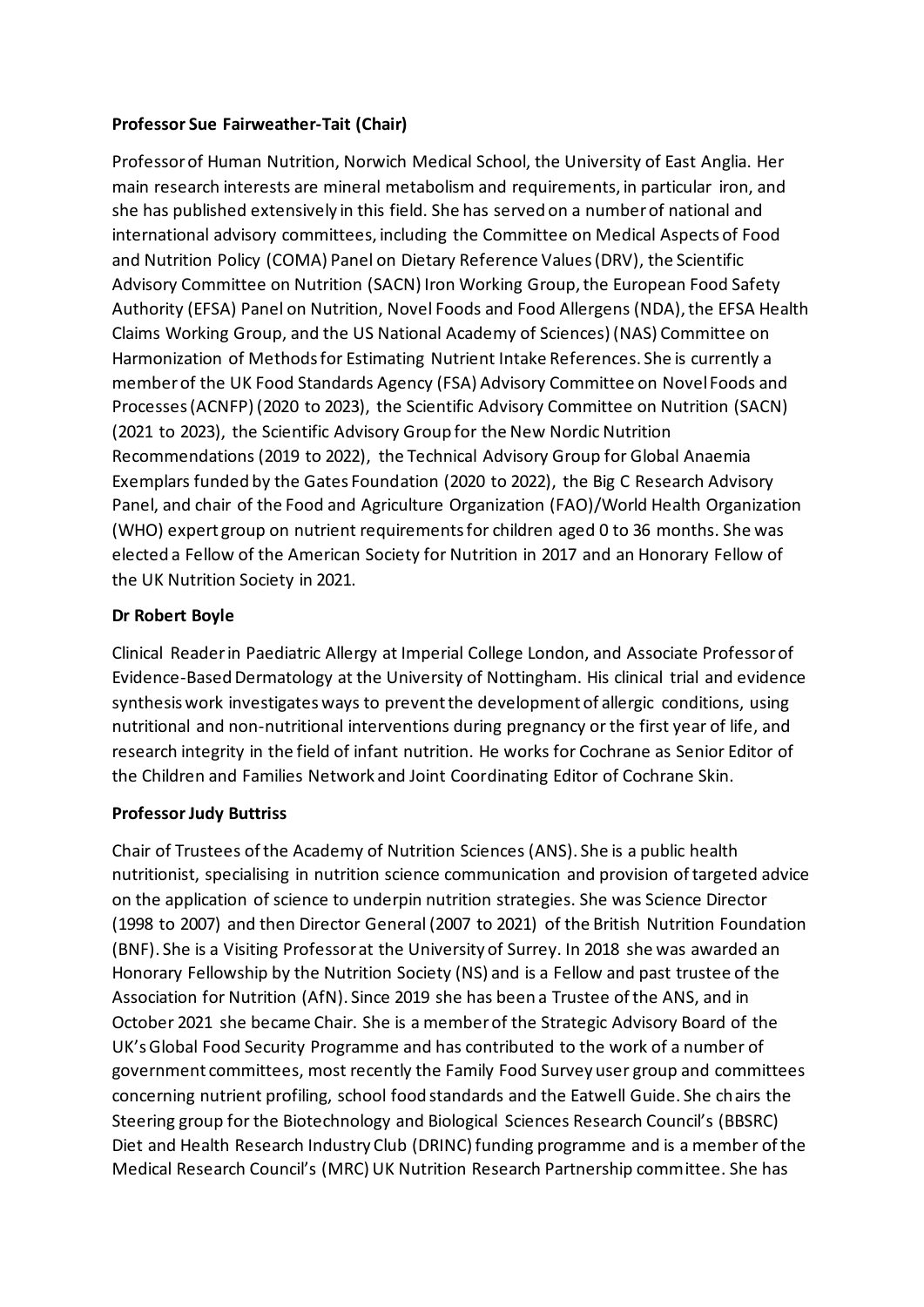first-hand experience of a number of nutrition issues and their interaction with public health. She has written numerous reviews, articles and book chapters on a wide range of diet and health topics, as diverse as health claims, plant foods and health, child nutrition, healthy ageing, and environmentally sustainable diets. She is editor in chief of the journal Nutrition Bulletin.

#### **Dr Francesca Crowe**

Research Fellow at the Institute of Applied Health Research at the University of Birmingham. Most of her research focusses on the associations of the intake of certain foods and nutrients with the risk of developing diseases such as cardiovascular disease, cancer and digestive diseases in large prospective cohort studies. She also has an interest in the primary prevention of cardiovascular disease. She has authored over 100 peer-reviewed manuscripts to date in the field of epidemiology. Francesca also has an interest in nutrition and health claims and has spent time as a civil servant in New Zealand where her main role was to evaluate systematic reviews that have been provided by New Zealand food industry to make a self-substantiated health claims on foods.

#### **Professor Alison Gallagher**

Professor of Public Health Nutrition and Head of Doctoral College at Ulster University. Her research interests resonate within the area of obesity and include development of risk factors for disease, low-energy/non-nutritive sweeteners and their potential impact on health, physical activity and health (including implementation of lifestyle interventions at key stages across the lifecycle). She also has a long-standing research interest in the effects of plants and plant components, particularly relating to glycaemic control and health. A Registered Nutritionist (Public Health) and the first Fellow of the Association of Nutrition (FAfN) on the island of Ireland, she is an active member of the UK/Ireland Nutrition Society (NS) and was Honorary Programmes Secretary for UK NS from 2010 to 2017. She co-Chaired the Scientific Committee for the Federation of Nutritional Sciences (FENS) 13th European Nutrition Conference [\(http://www.fens2019.org/\)](http://www.fens2019.org/) held in Dublin, October 2019. She is co-Editor of the Nutrition Society textbook Introduction to Human Nutrition (3rd edition). She is a passionate advocate for the European Nutrition Leadership Platform (ENLP), having first participated in the ENLP seminars in 1997 and being involved with this international leadership programme ever since, being the current Chair/President of the ENLP Board and co-Director of the ENLP Essentials seminar [\(http://www.enlp.eu.com/](http://www.enlp.eu.com/).

## **Dr Darren Greenwood**

Senior Lecturer in Biostatistics, School of Medicine, University of Leeds. His research focuses on the development and application of statistical methods in nutrition and perinatal epidemiology. Recent research includes meta-analysis of observational studies, pooling individual participant data across separate studies, and correcting for measurement error and incomplete data in nutrition epidemiology. Current work includes investigation of dietary patterns in relation to health outcomes and validation of dietary assessment tools using objective recovery and predictive biomarkers. He is the current Director of the World Health Organization (WHO) Collaborating Centre for Nutritional Epidemiology, has authored